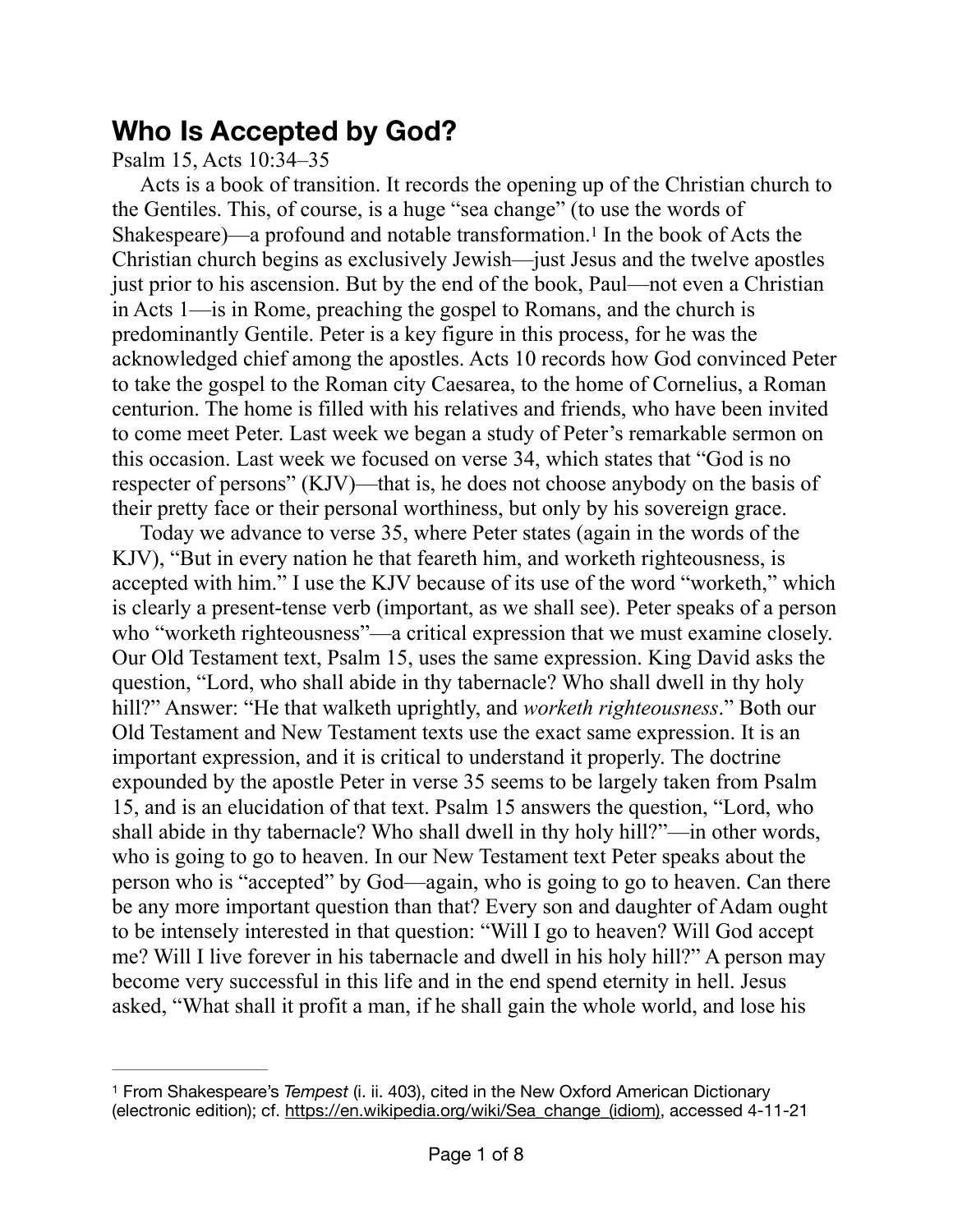own soul?" Yes, what profit is there if a person gains everything this world has to offer, yet suffers eternally in the lake of fire?

Who is accepted by God? You need to know! Both our Old and New Testament texts answer that question, and their answers are essentially the same. It is critical that we understand what King David and the apostle Peter are saying.

So consider with me Peter's words "God is no respecter of persons: but in every nation he that feareth him, and worketh righteousness, is accepted with him." Consider especially the elements "in every nation," "he that feareth him," "[he that] worketh righteousness," and "is accepted with him."

## **1. "In every nation"**

<span id="page-1-1"></span>The first element is "in every nation." Consider the context: just the day before, Peter had been up on the rooftop, praying. He fell into a trance and saw a great sheet being lowered from heaven, with all manner of unclean animals—animals that an observant Jew was not allowed to eat. Up until that time Peter had never once eaten pork or shellfish; they were not kosher. The kosher laws were part of the ceremonial law intended to separate Jew and Gentile. Jews were a distinct people: they were circumcised, they kept the seventh-day sabbath, they ate kosher, they kept apart from gentiles. God had revealed himself to their forefather Abraham, and they were his spiritual and physical seed, the people through whom he would reveal himself to the world—but along the way the Jews began to take pride in their ethnicity and culture. They began to rejoice in their Jewishness, as expressed by the Pharisee words, "God, I thank thee, that I am not as other men" (Luke 18:11). Isaiah's teaching that the Messiah would "bring forth judgment to the Gentiles," that Israel would be "a light to the Gentiles," that the Messiah would be "salvation to the ends of the earth"<sup>[2](#page-1-0)</sup> did not fit in with the Jews' understanding of who they were supposed to be as the covenant people. The Jews wanted to preserve their Jewishness; they wanted to maintain an exclusive society. Peter had imbibed this mindset; up until 24 hours before, he would have been horrified at the thought of going to a Roman home. But now, here he stands before a sea of uncircumcised Romans. Cornelius himself was a God-fearer: "a devout man and one who feared God with all his household, who gave alms generously to the people, and prayed to God always." God had worked in his heart. Cornelius was much like the centurion in Luke 7, with whom Jesus had interacted during his earthly ministry. The centurion of Luke 7 also had been generous, a benefactor of the Jews. It was said of him, "for he loves our nation, and has built us a synagogue" (Luke 7:5). Now, looking out over an audience of uncircumcised Romans, Peter states that "God is no respecter of persons: but *in every nation* he that feareth him, and worketh righteousness, is accepted with him." Think of the

<span id="page-1-0"></span>[<sup>2</sup>](#page-1-1) Isa. 42:1–4, 6; 49:6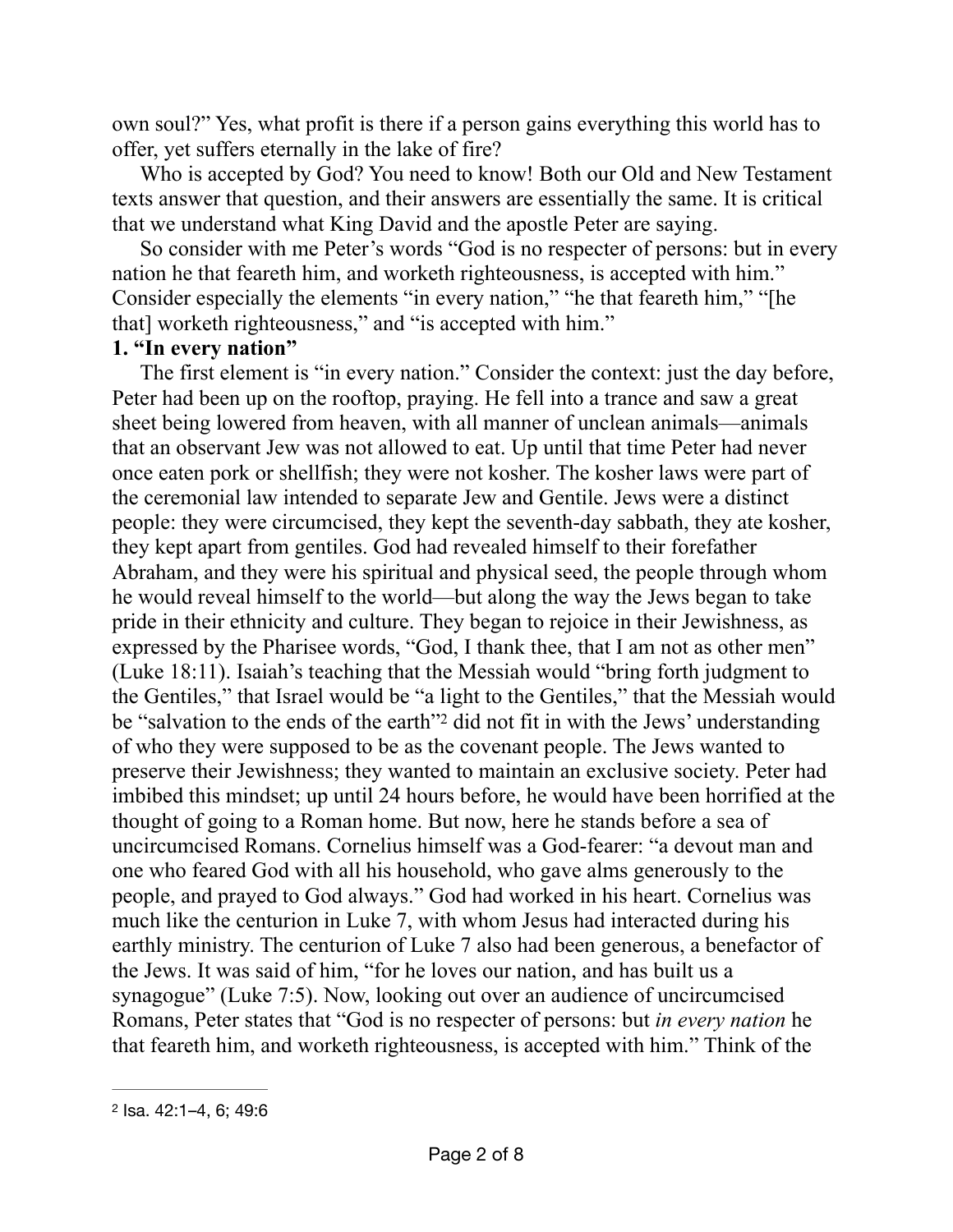significance of those inspired words: not just among the Jews but in *every* nation the one who fears God and works righteousness is accepted by God. And it is still true today, as we witness the gospel going forth among the nations. God continues to build the church of Jesus Christ. Churches are being planted in every nation. This morning we heard how the Gideons travel at their own expense to pass out Scriptures and witness to people of every nation. The powers of darkness mount fierce opposition. It is illegal to be a Christian or even mention Christ in North Korea. In Islamic countries, the raiding of Christian villages and murder and rape and destruction of Christian homes continues unabated, and the government does nothing. But Christ said, "I will *build* my church; and the gates of hell shall not prevail against it." The church of Jesus Christ marches forth, carrying the gospel to the world, and the gates of hell—the powers of darkness—are powerless before it. The church of Jesus Christ is unstoppable. The word that goes forth from God's mouth through the company of the preachers "shall not return unto me void, but it shall accomplish that which I please, and it shall prosper in the thing whereto I sent it" (Isa. 55:11). A new day has dawned. The gospel now goes forth powerfully into every nation, converting the elect. Secondly, consider

## **2. "He that feareth him"**

Again, remember: "in every nation he that feareth him, and worketh righteousness, is accepted with him." What does "he that feareth him" mean? It means to have a healthy respect and reverence for God, to live one's life in light of the final judgment. When Abraham observed, "There is no *fear* of God at all in this place," he meant that there was no respect for law and individual life—things that exist only when a people fear God. When David observed that "he who rules over men must be just, ruling in the *fear* of God" (2 Sam. 23:3), he meant that public officials and judges, to fulfill their calling, must be men who worship God and understand their responsibility to make all their official decisions according to his unchanging law.

Cornelius had earlier been described as a man who *feared* God with all his house (v. 2). He had shown himself to be a man with a worshipful and reverent attitude by publicly telling Peter, "Now therefore, we are all present before God, to hear all the things commanded you by God" (Acts 10:33). Wise Solomon states, "Let us hear the conclusion of the whole matter: *Fear* God, and keep his commandments: for this is the whole duty of man" (Eccl. 12:13). The last clause is also translated "this is the duty of all mankind" or "this applies to every person." Fearing God is not just for those inclined to religion; it is the duty of all people everywhere. Yet Paul in Romans quotes David in Psalm 36 when he concludes his case that all men are sinners: "There is no *fear* of God before their eyes" (Rom. 3:18). Here is a fitting summary of human sin. Yet those who are not born again do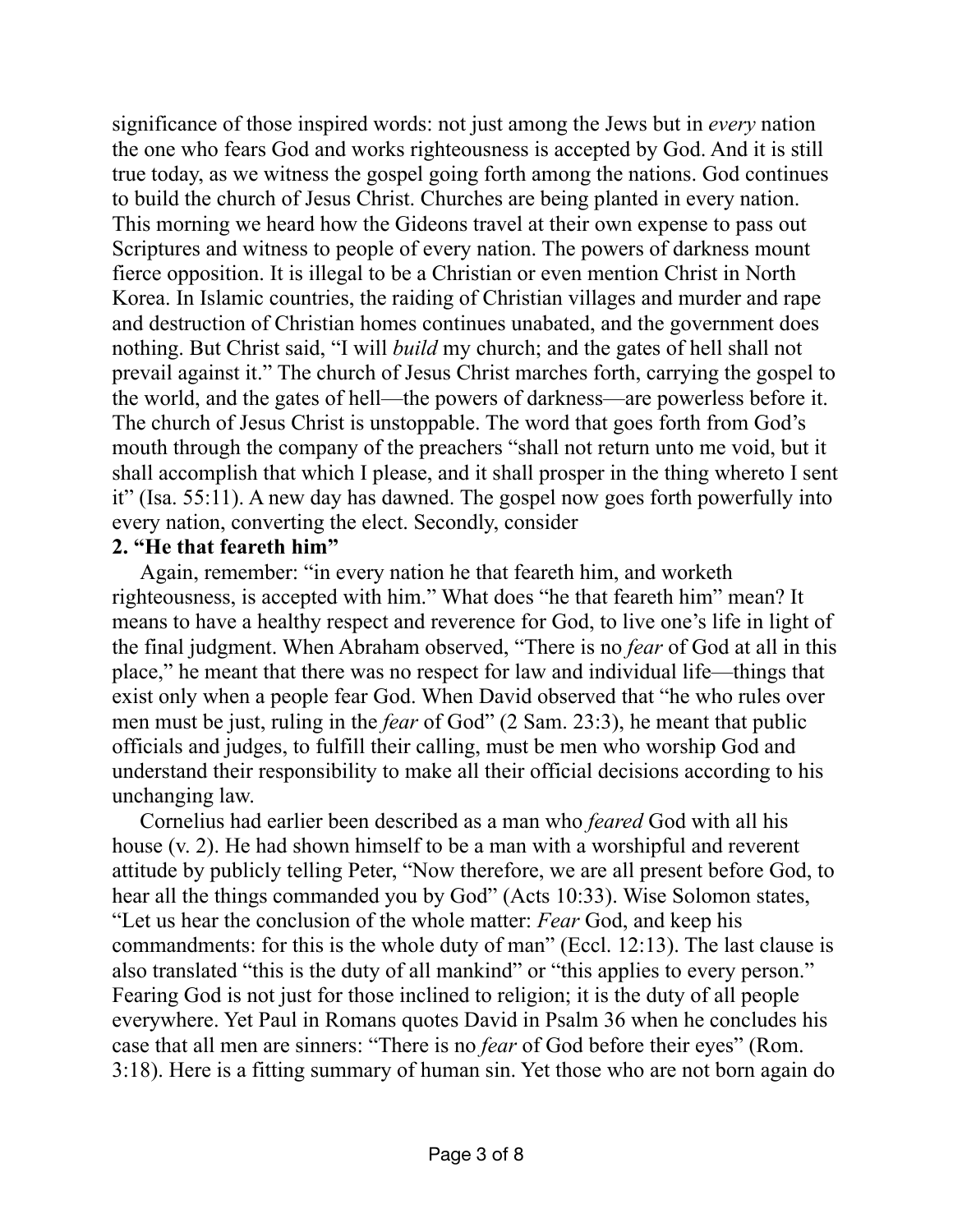*not* fear God, for if a person truly feared God, he would obey him without question.

Do you fear God? If you do, then it will be evident in a life of obedience. You will want to obey him in all your thoughts, words and actions. You will not do something just because you *want* to do it. Instead, you will ask yourself, "Does this please God? Is this what he would have me to do?" You will want to cast aside all ungodly thoughts and bring every thought captive to the obedience of Christ.

If you truly fear God, then you will want to worship him. Man's responsibility is to worship God with his church every Lord's day, unless providentially hindered. What is providential hindrance? It is an unforeseen illness, accident or emergency that prevents us from attending church as we had planned. Years ago an ice storm brought down trees at both ends of Wieland Road, preventing cars from passing through to church. That morning we were forced to cancel worship; however, by late afternoon the road was reopened, so we had evening worship. That week, Grace OPC was providentially hindered from holding morning worship.

If on a Sunday morning you wake up ill and cannot get out of bed, then by all means stay home and tune in to the livestream. Or if you are an older person who cannot safely get down the icy steps out your front door, then by all means tune in to the live-stream. It is the Lord who sends the weather, according to his perfect will. If you cannot safely go out, then consider yourself providentially hindered, and tune in if you can. Make sure the hindrance is such that you would not go anywhere else, either. Some people seem to have "providential hindrances" that mysteriously strike only on the Lord's day. If the same thing happened on a weekday, it would not hinder you from getting to work. Ultimately, you are going to have to answer to God; if something that keeps you from church would not have kept you from getting to work or meeting up with friends, then it's not really a providential hindrance.

<span id="page-3-1"></span>Part of the genius of the Lord's requirement for his people to gather in his presence for public worship every Lord's day—week in, week out—is that it forces us to be accountable. Each member is important: "The eye cannot say to the hand, 'I have no need of you'; nor again the head to the feet, 'I have no need of you.'"<sup>[3](#page-3-0)</sup> If you miss on occasion, you will likely get a phone call from one of the other members, asking about your wellbeing. If you keep missing, the elders are going to be concerned. Christ is the great Shepherd of the sheep, and he has appointed undershepherds—pastors and ruling elders, to keep track of the flock.

This past week I heard the poignant story of an old woman who apparently died at home on a Monday, and her lifeless body was discovered by her son three days later. Her son opened the door, saw his mother's lifeless body and immediately

<span id="page-3-0"></span>[<sup>3</sup>](#page-3-1) 1 Cor. 12:21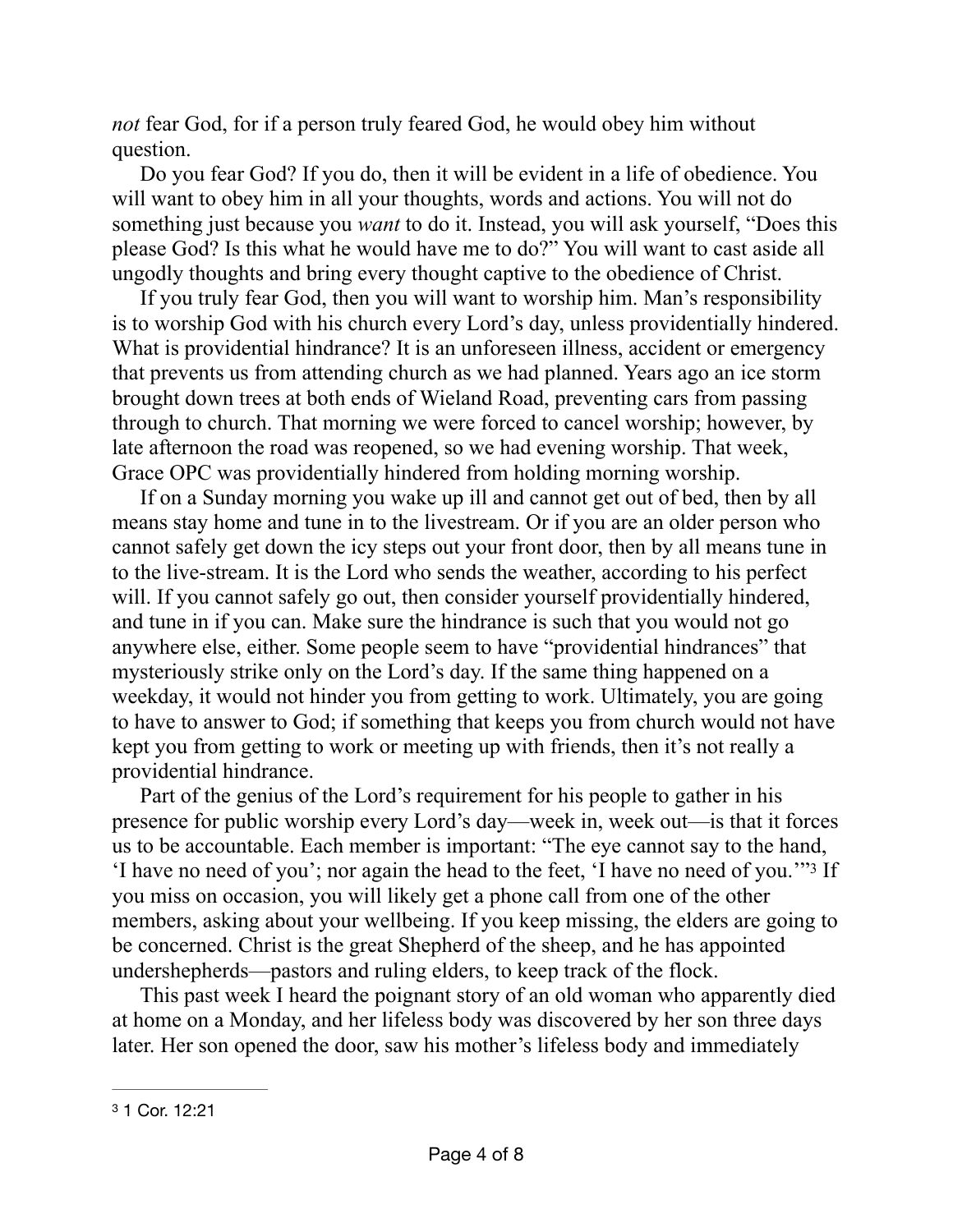called the sheriff. The family checked her phone log, listened to her voicemails and was able to figure out the time of her death. This woman of faith was in her nineties, and it had long been her wish to die at home. She was an orderly person. The morning of her death, she had gotten up, made her bed, fixed breakfast, sat down in her favorite chair, and stopped breathing. Since she was trusting in Christ, we know that at the very moment she closed her eyes in death she awoke in heaven in the presence of her Savior who loved her and gave himself for her.<sup>[4](#page-4-0)</sup> But if it had not been for friends and family who cared and checked in on her, her death may not have been so quickly discovered. Same with church. Weekly in-person worship as prescribed in the word of God provides accountability.

<span id="page-4-3"></span>If a flat tire on your car keeps you from church, ask yourself, would you have found some other way to get to work, if it had happened on a Monday? The Lord knows the thoughts and intents of your heart.

Under the New Covenant the ceremonial law has been abrogated, but the underlying moral duty (keeping on day in seven holy to the Lord, gathering with his people to worship) remains. The writer to the Hebrews admonishes, "Not forsaking the assembling of ourselves together, as the manner of some is; but exhorting one another: and so much the more, as ye see the day approaching.["5](#page-4-1)

<span id="page-4-4"></span>"What are the outward and ordinary means whereby Christ communicateth to us the benefits of redemption? The outward and ordinary means whereby Christ communicateth to us the benefits of redemption, are his ordinances, especially the *word*, *sacraments*, and *prayer*; all which are made effectual to the elect for salvation.["](#page-4-2) The word, sacraments and prayer are the main elements of public worship.

<span id="page-4-5"></span>When we become communicant members, we affirm that we will "participate faithfully in this church's worship and service, to submit in the Lord to its government, and to heed its discipline." God wants us to fear him, and godly fear is shown in the worship of God. Thirdly,

## **3. "[He that] worketh righteousness"**

Peter states: "he that feareth him, and worketh righteousness, is accepted with him." When he speaks of working righteousness he clearly refers to the man Cornelius, for he was "a devout man and one who feared God with all his household, who gave alms generously to the people, and prayed to God always." The angel assured him, "Your prayers and your alms have come up for a memorial before God." Cornelius was a man who was known for his charitable gifts to the poor. Probably Cornelius had ever seen any of the Old Testament Scriptures, for

<span id="page-4-0"></span>[<sup>4</sup>](#page-4-3) 2 Cor. 5:8

<span id="page-4-1"></span>[<sup>5</sup>](#page-4-4) Heb. 10:25

<span id="page-4-2"></span>[<sup>6</sup>](#page-4-5) Westminster Shorter Catechism Q&A 88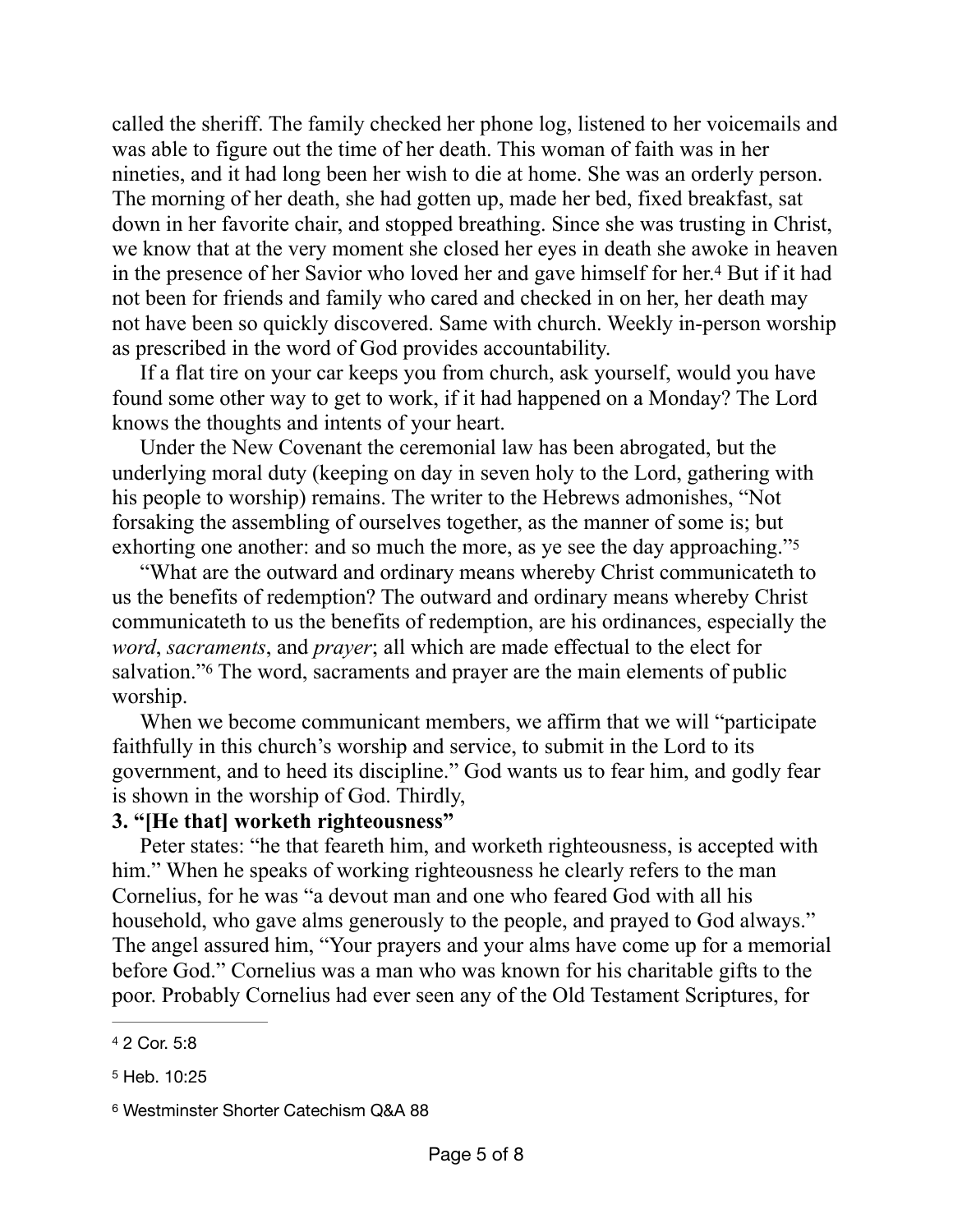they were written in Hebrew and had not yet been translated into Latin. But even nature teaches us the responsibility of kindness. God himself is kind. In his common grace he sends the nourishing rain upon both just and unjust. Since God is generous, he expects men to be as well. Giving of alms to the poor is a good work.

<span id="page-5-1"></span>What are good works? Our Confession of Faith gives a definition: "Good works are only such as God hath commanded in his holy Word, and not such as, without the warrant thereof, are devised by men, out of blind zeal, or upon any pretense of goodintention." The Bible tells us things that we should do, such as be kind and considerate; and things that we should not do, such as tell a lie or put a stumbling block in front of a blind person. There are two aspects of good works: *form* and *quality*. The unregenerate can do good works in the formal sense. The man out for a run with his dog when my dogs ran across the street and began chasing him did something good when he interrupted his run, stopped dead in his tracks and choked up on his dog's leash. As long as he kept running, my dogs were going to keep pursuing him, barking at the top of their lungs. But when the man stopped, it was a service to me. It was a kindness. It enabled me grab hold of my dogs and take them away to safety. I immediately thanked the man, and we parted ways. Now was the man regenerate? Did he do that good deed to me out of a pure love for God and his Christ? I never found out. What the man did was clearly a good work as to *form*. But was it a good work as to *quality*? Did the man take pity on me and my animals out of a desire to let his light shine before men, that people would glorify the Father in heaven? Did he do it out of a pure, selfless love for God? Only Judgment Day will tell. If you or I do a good work out of a desire to be seen by men or to win people's approval, then, while it may be a good work *formally*, it is not a good work as to *quality*. Moreover, *none* of our good works is perfect, for "all our righteousnesses are as filthy rags" (Isa. 64:6). Those who are born again by the Holy Spirit of God want to do good works out of gratitude, but the fact is that we can *never* earn our way to heaven, for all our works fall short of the glory of God. Only Christ perfectly measures up to God's perfect standard, and the only way we will ever enter heaven is through the imputation of Christ's righteousness, by faith.

Peter states that "he that feareth him, and worketh righteousness, is accepted by him." Is Peter teaching salvation by works? We need to consider this carefully. First, a little review. What is the gospel?

The gospel is *not*: "*You can save yourself*" (Pelagianism).

The gospel is *not*: "Christ Jesus came into the world *to help sinners save themselves*" (Arminianism).

<span id="page-5-0"></span>[<sup>7</sup>](#page-5-1) Westminster Confession of Faith 16.1, *Trinity Psalter Hymnal*, 928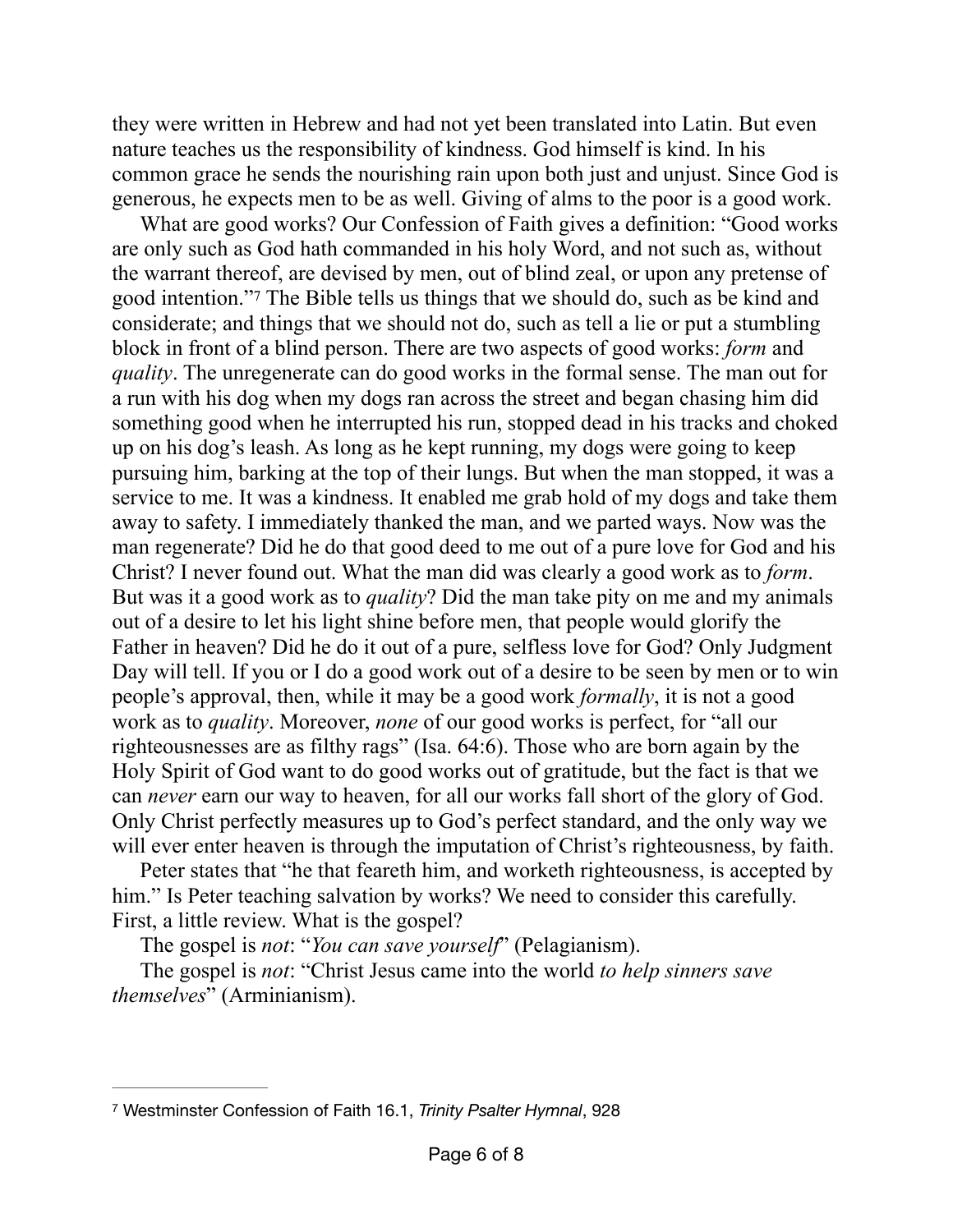The gospel is: "Christ Jesus came into the world *to save sinners*" (1 Tim. 1:15). That is the biblical gospel. Let that sink in for a moment: "Christ Jesus came into the world *to save sinners*."

If we interpret a verse to make it contradict the gospel, IT IS THE WRONG INTERPRETATION!

When Peter states, "he that feareth him, and worketh righteousness, is accepted by him," he is speaking the truth. The person who truly fears God and always and only works the righteousness required in God's law is indeed accepted. But the plain fact is that *no one measures up to that standard*, and that is why we need the Savior, Jesus Christ.

Now someone might say, "But that is the teaching of the apostle Paul. Perhaps Peter had a different understanding."

Let me answer that one for you: No, he did not! It was Peter who preached, "Neither is there salvation in any other: for there is none other name under heaven given among men, whereby we must be saved" (Acts 4:12). Peter is crystal clear: there is no other name by which a sinner may be saved than the name of Christ. If John Smith is going to be saved, he must put his faith in Christ. That is the biblical gospel. If John Smith can save himself, then *John Smith* is a savior. If John Smith can be saved *with Christ's help*, then there are two saviors: Christ and John Smith —but that is blasphemy; clearly contrary to the teaching of the Bible. No! John Smith is *not* the Savior; *Christ* is the Savior. There is no other name by which a sinner can be saved than by the name of Christ. Christ charged Peter and the other apostles to go into all the world and preach the gospel—the good news of Christ's salvation. Peter took that commission seriously. Peter believed the gospel.

In 1 Peter 4:17 he wrote these words: "The time has come for judgment to begin at the house of God; and if it begins with us first, what will be the end of those who do not obey the *gospel* of God?" Clearly, "the house of God" is the church, the believing community composed of those who have received the gospel. Outside are people "who do not obey the gospel of God." In Peter's understanding there are two types of people: those who obey the gospel and are saved and part of the church, and those who do not obey the gospel and are lost and outside the church. Peter's theology and Paul's theology agree perfectly. The person born of the Spirit works righteousness as the fruit of a true and living faith.

Peter states: "he that feareth him, and worketh righteousness, is *accepted* by him." What a comfort, to know that you, though guilty before a holy God and deserving nothing but wrath; because of Christ are "accepted in the beloved" (Eph. 1:6). If we could do this in our own strength, then we would have no need of Christ. We could save ourselves by our own goodness. There would be no need of the gospel. But Christ came not to call the righteous, but sinners. The gospel is for